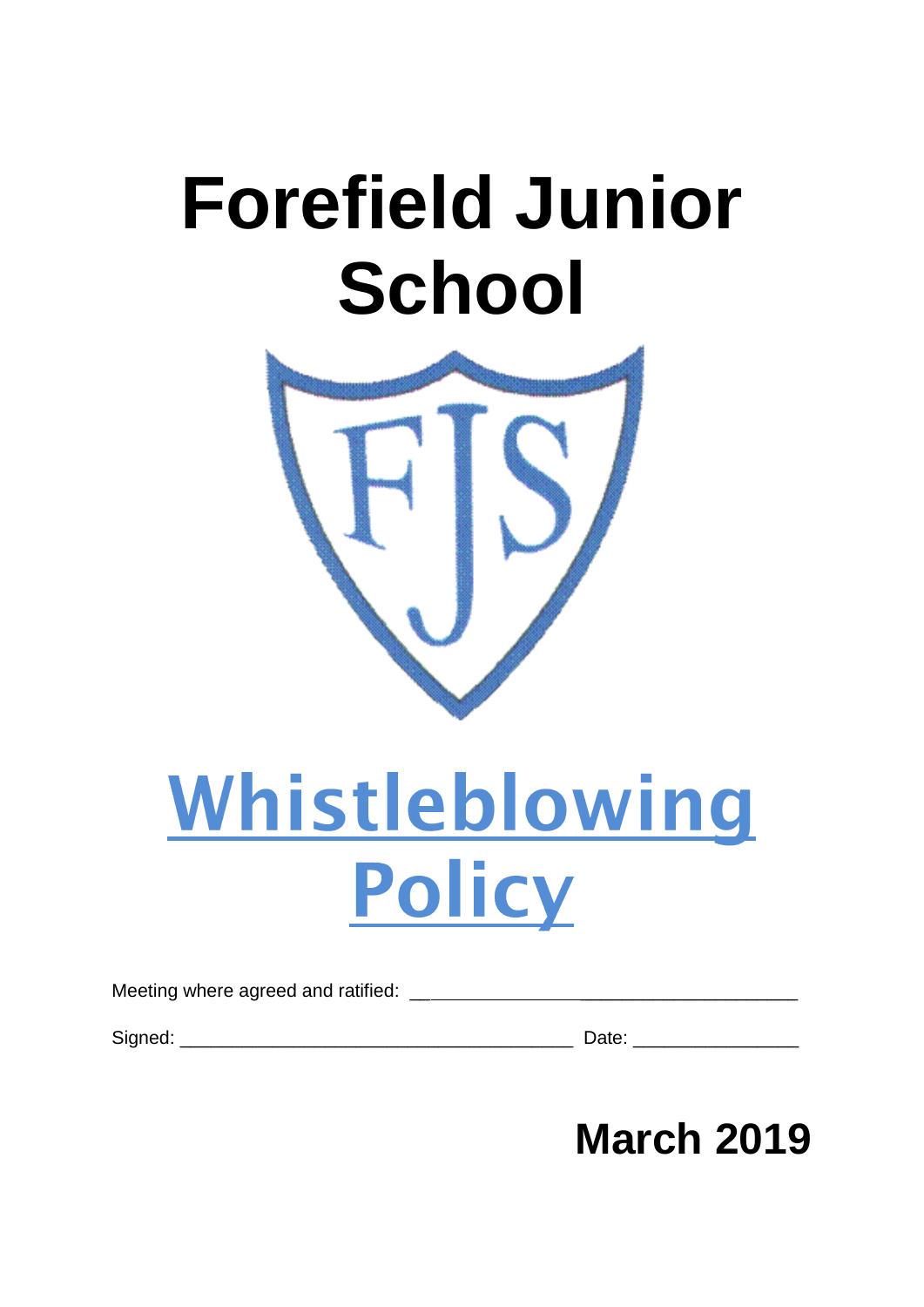#### *MISSION STATEMENT*

#### Forefield Junior School is a P.R.O.U.D. school built on Passion and Respect, where Opportunities can be seized by Unique and Determined learners.

We are passionate about learning in an environment where everyone is empowered to be themselves and to flourish. We respect and value each and every individual and cherish their unique qualities to create a sense of belonging. We are determined to support personal, social and emotional development by encouraging self-belief and providing opportunities for everyone to express themselves and grow in confidence.

By celebrating their diverse contribution to the life of the school and the wider community, each person will be encouraged to build on their foundations, to instil a belief in everyone that they have limitless potential and are always capable of achieving their best - throughout their lives. As a family we share each other's successes and take pride in them.

We will consistently promote the highest of standards in every aspect of school life, provide a vibrant, stimulating curriculum in a safe and happy learning environment, to foster excellent attitudes and behaviour. The inspirational opportunities we provide will fuel a passion for learning and a sense of pride in all we do.

#### This is what makes us PROUD:

#### Passion, Respect, Opportunity, Unique, Determined.

#### **INTRODUCTION**

All of us at one time or another have a concern about what is happening at work. Usually these are easily resolved. However, when the concern feels serious because it is about a possible fraud, danger or malpractice that might affect others or the organisation itself, it can be difficult to know what to do.

You may be worried about raising such a concern and may think it best to keep it to yourself, perhaps feeling it's none of your business or that it's only a suspicion. You may feel that raising the matter would be disloyal to colleagues, managers or to the organisation. You may decide to say something, but find that you have spoken to the wrong person or raised the issue in the wrong way and are not sure what to do next.

The Governing Body and the Headteacher are committed to running the organisation in the best way possible and to do so we need your help. We have introduced this policy to reassure you that it is safe and acceptable to speak up and to enable you to raise any concern you may have about malpractice at an early stage and in the right way. Rather than wait for proof, we would prefer you to raise the matter when it is still a concern.

This policy applies to all those who work for us; whether full-time or part-time, employed through an agency or as a volunteer. If you have a whistleblowing concern, please let us know.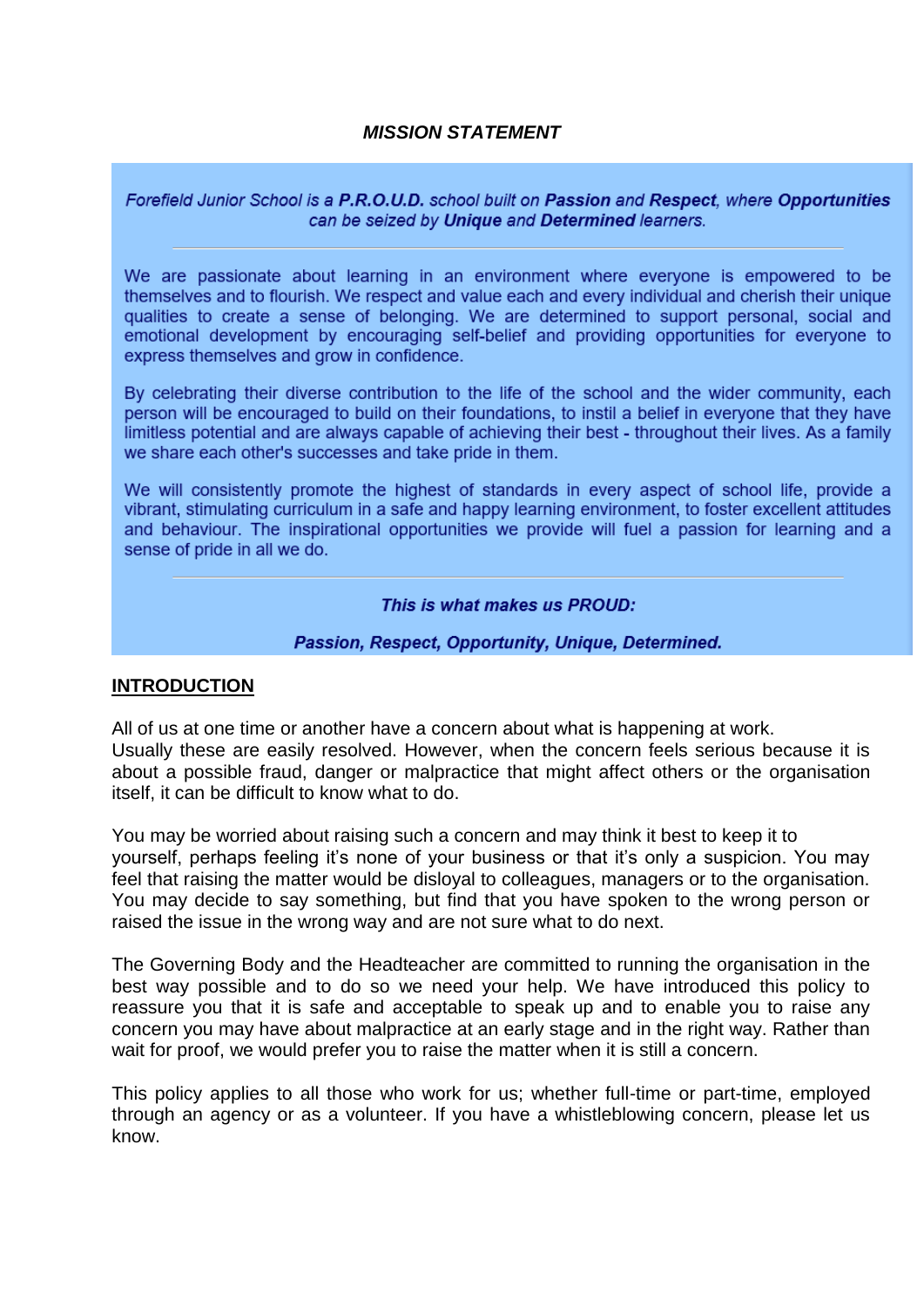#### **If something is troubling you that you think we should know about or look into, please use this policy.**

If, however, you wish to make a complaint about your employment or how you have been treated, please use the grievance policy or Dignity at Work policy - which you can get from your Manager or Headteacher. The relevant policies are also available on the intranet. This Whistleblowing Policy is primarily for concerns where the public interest is at risk, which includes a risk to the wider public, pupils, staff or the school itself.

### **If in doubt - raise it!**

# **OUR ASSURANCES TO YOU**

# **Your safety**

The Governing Body and the Headteacher are committed to this policy. Provided you are raising a genuine concern, it does not matter if you are mistaken.

If you raise a genuine concern under this policy, you will not be at risk of losing your job or suffering any form of reprisal as a result. The harassment or victimisation of anyone raising a genuine concern will be viewed as a disciplinary matter.

Of course we do not extend this assurance to someone who maliciously raises a matter they know is untrue.

#### **Your confidence**

With these assurances, we hope you will raise your concern openly. However, we recognise that there may be circumstances when you would prefer to speak to someone confidentially first. If this is the case, please say so at the outset. If you ask us not to disclose your identity, we will not do so without your consent unless required by law. You should understand that there may be times when we are unable to resolve a concern without revealing your identity, for example where your personal evidence is essential. In such cases, we will discuss with you whether and how the matter can best proceed.

Please remember that if you do not tell us who you are (and therefore you are raising a concern anonymously) it will be much more difficult for us to look into the matter. We will not be able to protect your position or to give you feedback. Accordingly you should not assume we can provide the assurances we offer in the same way if you report a concern anonymously.

If you are unsure about raising a concern you can get independent advice from Public Concern at Work (see contact details under Independent Advice below).

# **HOW TO RAISE A CONCERN INTERNALLY**

Please remember that you do not need to have firm evidence of malpractice before raising a concern. However, we do ask that you explain as fully as you can the information or circumstances that gave rise to your concern.

Some concerns may be resolved by agreed action without the need for investigation. If urgent action is required, this will be taken before any investigation is conducted.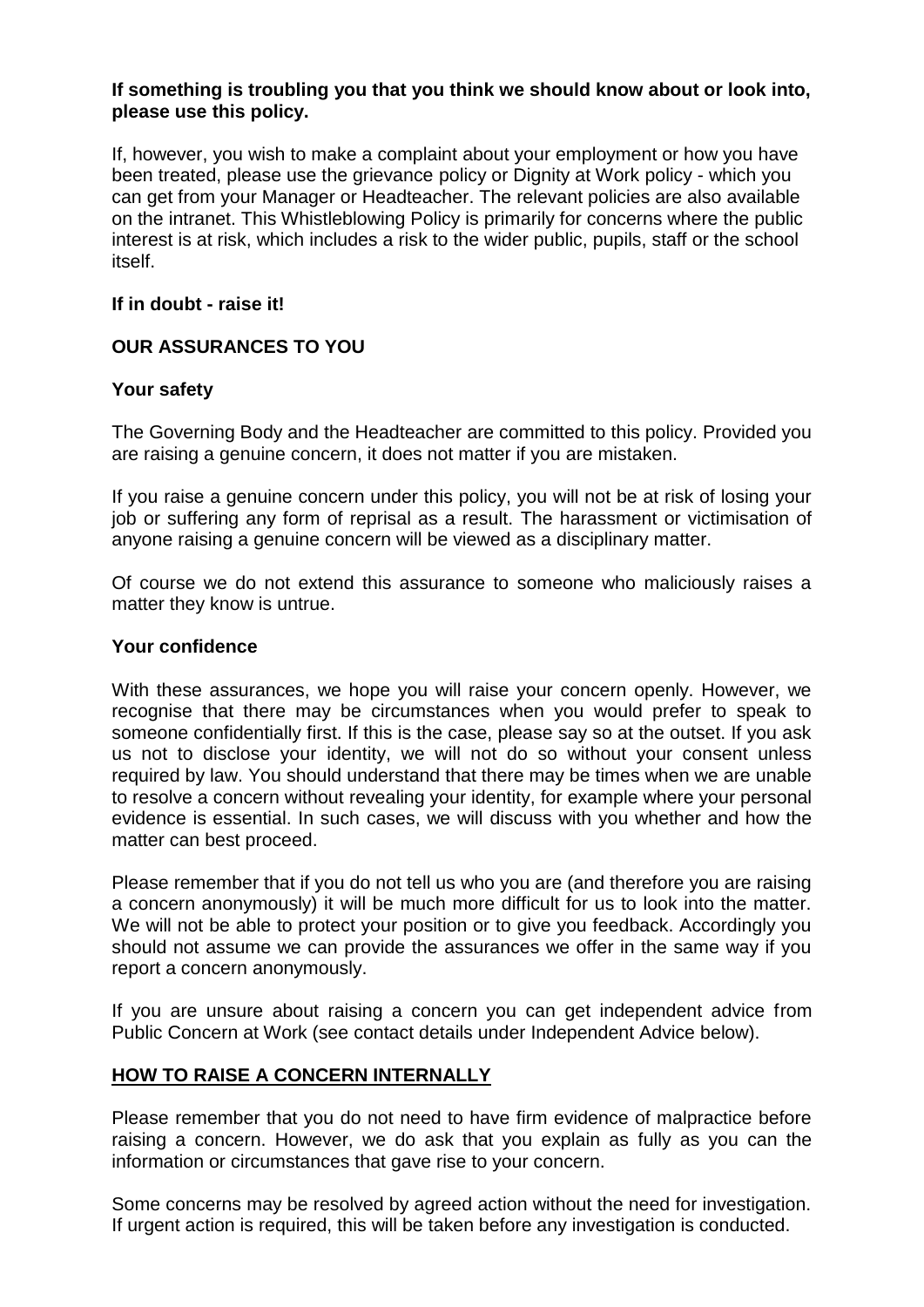Within ten working days of a concern being raised, the respondent will write to you:

- acknowledging that the concern has been received;
- indicating how the School propose to deal with the matter;
- giving an estimate of how long it will take to provide a final response;
- informing whether any initial enquiries have been made;
- supplying information on employee support mechanisms; and
- stating whether further investigations will take place and if not, why not.

#### **Step one**

If you have a concern about malpractice, we hope you will feel able to raise it first with your Line Manager or Headteacher. This may be done verbally or in writing.

#### **Step two**

If you feel unable to raise the matter with your manager or Headteacher, for whatever reason, please raise the matter with the Governing Body.

If you want to raise the matter confidentially, please let us know at the outset so that appropriate arrangements can be made. Issue can be raised through a third party, such as a Trade Union representative, if you don't feel you can raise the issue yourself however this should be the last resort.

#### **Step three**

If steps one and two have been followed and you still have concerns, or if you feel that the matter is so serious that you cannot discuss it with any of the above, please contact the **Local Authority's Monitoring Officer.**

#### **HOW WE WILL HANDLE THE MATTER**

We will acknowledge receipt of your concern within 10 days. We will assess it and consider what action may be appropriate. This may involve an informal review, an internal inquiry or a more formal investigation. We will tell you who will be handling the matter, how you can contact them, and what further assistance we may need from you. If you ask, we will write to you summarising your concern and setting out how we propose to handle it and provide a timetable for feedback. If we have misunderstood the concern or there is any information missing, please let us know.

When you raise the concern it will be helpful to know how you think the matter might best be resolved. If you have any personal interest in the matter, we do ask that you tell us at the outset. If we think your concern falls more properly within our grievance, bullying and harassment or other relevant procedure, we will let you know.

Whenever possible, we will give you feedback on the outcome of any investigation. Please note, however, that we may not be able to tell you about the precise actions we take where this would infringe a duty of confidence we owe to another person. While we cannot guarantee that we will respond to all matters in the way that you might wish, we will strive to handle the matter fairly and properly. By using this policy you will help us to achieve this.

Occasionally it may be necessary to vary the time it takes to deal with matters. Whilst staff will work hard to try to meet any deadlines where possible, if these are to be varied, then staff will liaise with you as appropriate.